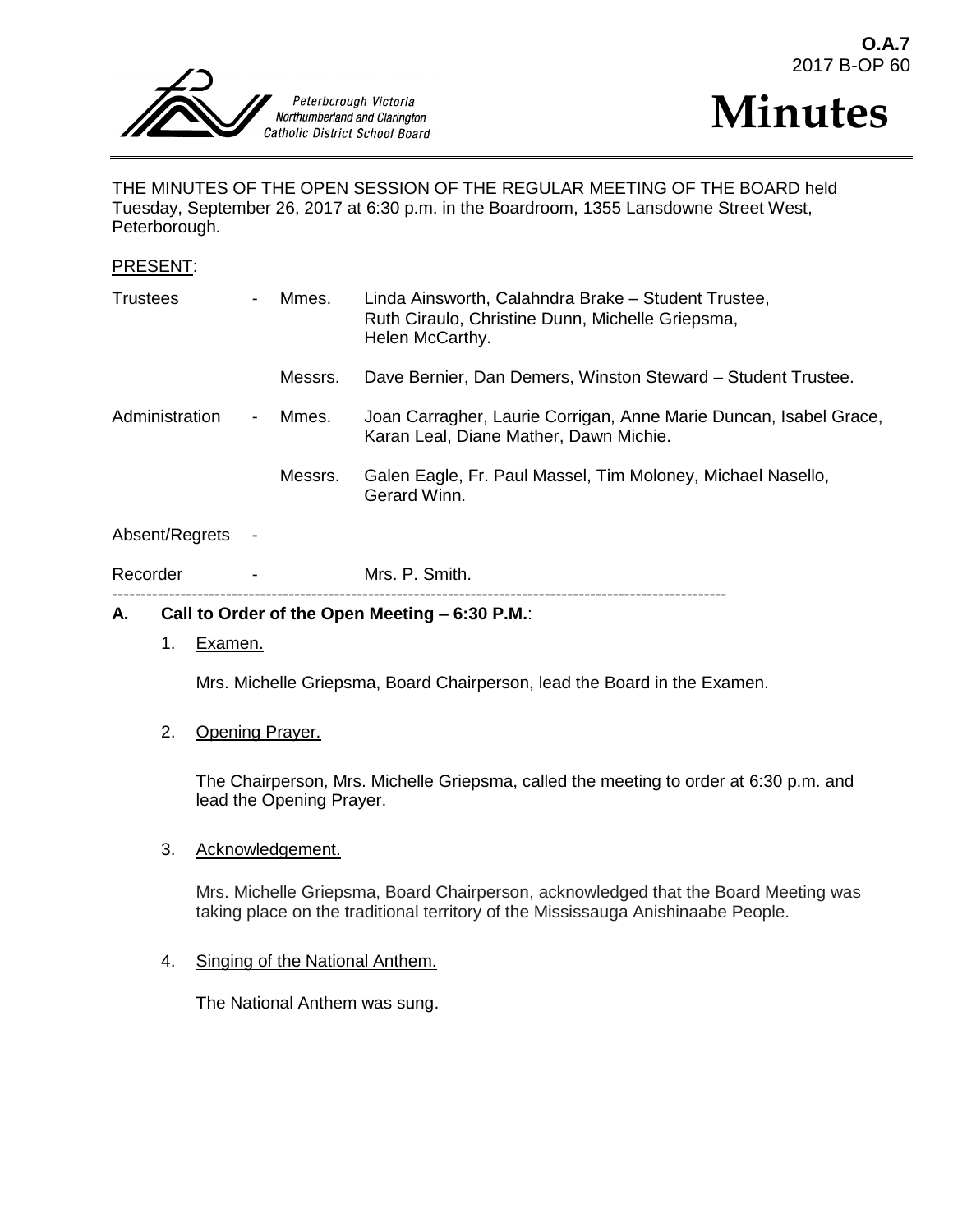# 5. Approval of the Agenda.

**MOTION**: Moved by Mr. Dave Bernier, seconded by Mrs. Linda Ainsworth,

that the Agenda for Tuesday, September 26, 2017, be approved with the deferral of items:

- B7 2017 Summer Programs Update
- I1 Guidelines on Accessible Education
- K4 Renewing the Promise Update

# AND

with the addition of items:

- C7 R.A. Proposed St. Thomas Aquinas Catholic Secondary School, Lindsay, Student Excursion to Silent Lake Provincial Park from October 3, 2017 to October 5, 2017
- D1 School Level Identification, Placement and Review Committees 2017-2018 revised attachment
- E4 b) R.A. OSTA AECO November General Meeting
- K2 d) Catholic Parent Engagement Committee Minutes from September 18, 2017
- L2 Audit Committee next meeting is September 28, 2017 at 6:30 p.m.

## Carried.

6. Declarations of Conflicts of Interest.

There were no declarations of conflicts of interest.

7. Approval of the Minutes of the June 27, 2017 Regular Board Meeting.

**MOTION:** Moved by Mrs. Linda Ainsworth, seconded by Mr. Dan Demers,

that the Minutes of the June 27, 2017 Regular Board Meeting be approved as presented.

Carried.

8. Business Arising Out of the Minutes.

There were no items.

9. Swearing in of the 2017-2018 Student Trustees.

Mr. Winston Steward and Ms. Calahndra Brake were commissioned as the new Student Trustees for 2017-2018 and were welcomed to the Board table as representatives for the students of PVNCCDSB.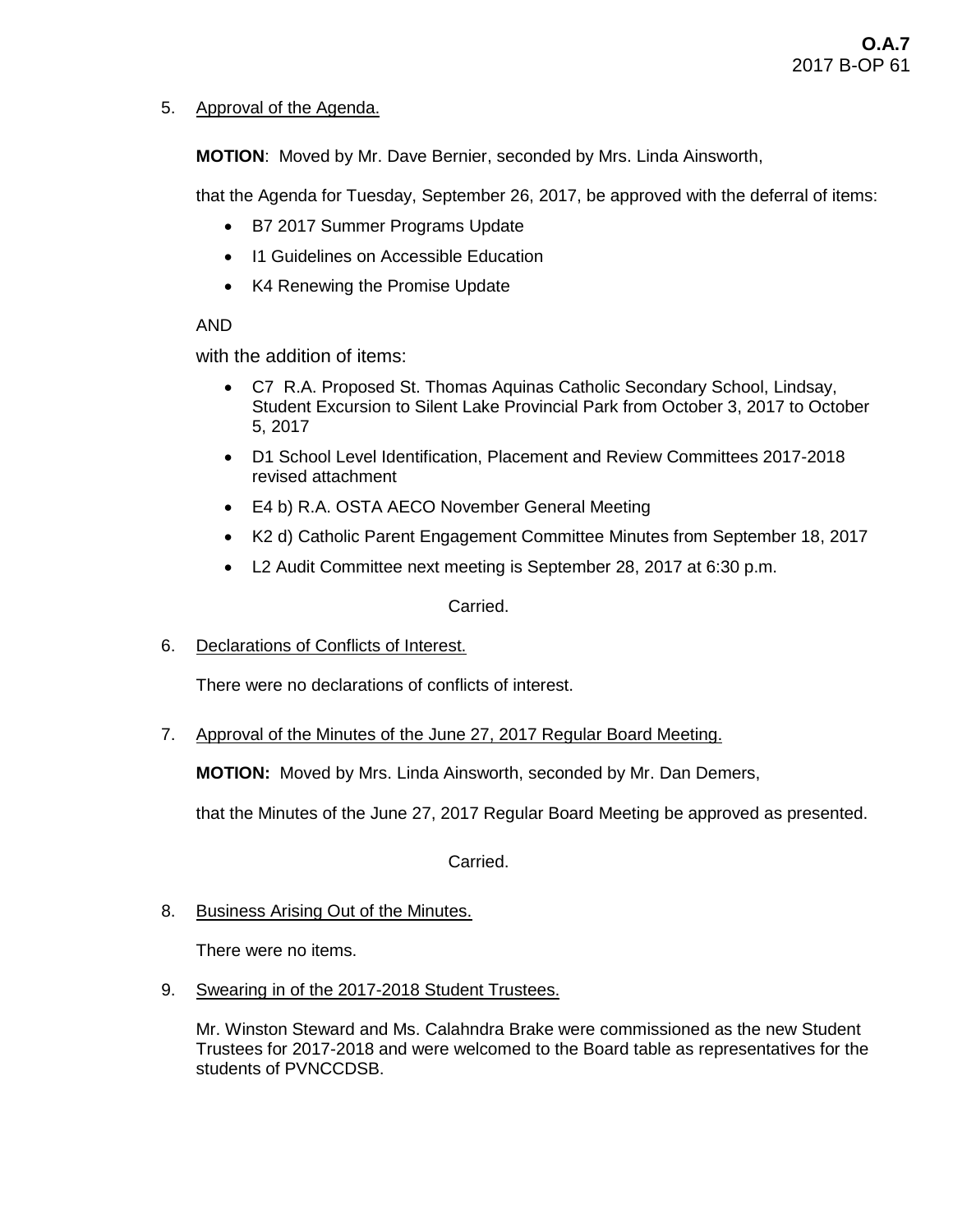# **B. Reports from the Director of Education and Student Trustee(s)**:

## 1. Report from the Director of Education.

Mr. Michael Nasello, Director of Education, shared his report with the Board and highlighted that:

- the 2017/18 school year is off to an excellent start with 15,128 students enrolled in our 36 schools
- elementary school students have increased by 126, secondary has seen a slight increase and currently there are seven international students enrolled
- all our Ministry of Education targets for class size have been met
- 59 new teachers have been hired into permanent positions
- our new Strategic Plan is being recognized throughout the system
- EQAO results were released last week and overall we are doing well
- EQAO is slightly lower in Gr. 3 math, Gr. 9 academic math, and Gr. 10 literacy, all other areas are at or above the provincial average
- EQAO results are being analyzed to gain a better understanding of the specific skills we will focus on for this year
- we are moving in positive directions with both our Diocesan Sacramental Program and the Diocesan Rosary Prayer Program
- last week, a number of the Senior Administration took part in the United Way Launch event in the City of Peterborough. The Director announced that he will continue his, "Put Your Director to Work Challenge" this year to support the United Way
- we are continuing to renew and strengthen connections with our First Nation, Métis, and Inuit communities through our FNMI Advisory committee, participation in local and national events, such as the Curve Lake PowWow last weekend and Orange Shirt Day this week. There is also ongoing training and the Director is continuing meetings with the chiefs and the education liaison officers from all of the first nations and the Métis communities
- this year we are engaged with all of our partners in a provincial dialogue on the gift of Catholic Education. Renewing the Promise has become a forum for students, parents, staff, clergy and leaders to share their insights and experiences of the rich heritage of our Catholic schools in Ontario. In particular, during the provincial symposium in November, we will be honouring the religious communities of women and men who for over a century were the foundation and grounding of Catholic schools in Ontario
- a beautiful celebration was held to recognize the renaming of St. Mother Teresa Catholic Elementary School in Courtice
- a number of fundraising activities have taken place in our schools supporting hurricane relief efforts
- the first 2017-2018 Student Council Liaison Committee meeting was held today and the 12 student council members will be travelling to Toronto on September 28, 2017 to celebrate WE day
- the Catholic Leadership Development series begins on October 5, 2017 with Bishop Daniel Miehm, Bishop of Peterborough, as the first keynote speaker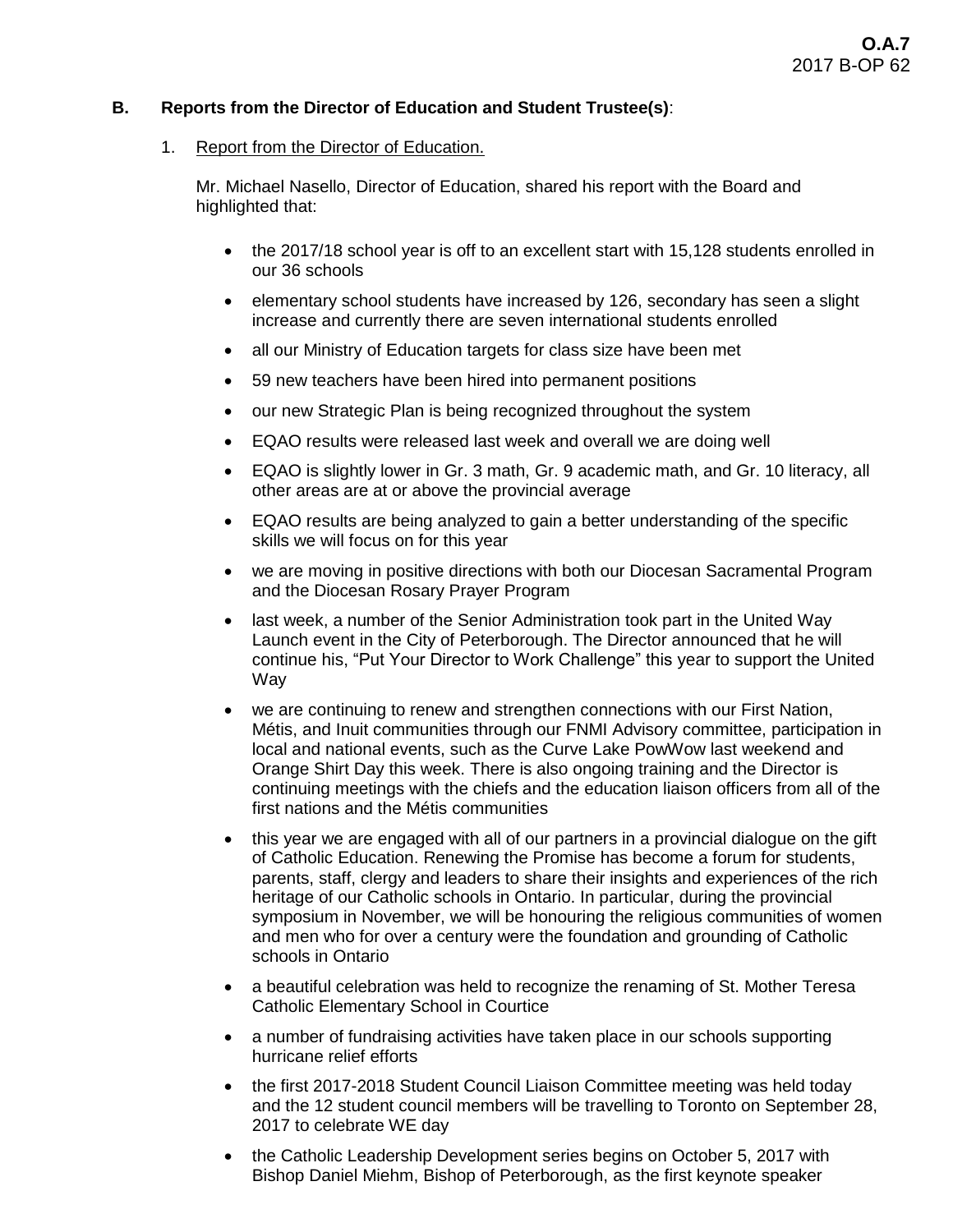2. Report from the Student Trustee(s).

Mr. Winston Steward, Student Trustee, shared his report with the Board and highlighted that:

- the Student Council Liaison Committee are busy working on the Student Cabinet Retreat which will be hosted by Holy Cross Catholic Secondary School and are confirming speakers and the date
- many events and fundraisers are happening at the schools a few being the LINK program where students mentor other students and fundraisers such as Terry Fox are beginning
- Students on the Student Council Liaison Committee are excited to be attending WE day on September 28, 2017 at the Air Canada Centre in Toronto

## **C. Presentations:**

1. Historical Educational Holocaust Program.

Mr. Michael Nasello, Director of Education, shared with Trustees the summer credit program called, "The Holocaust in History and Living Memory". Five students from PVNCCDSB joined 27 York Catholic District School Board students. Two PVNC staff and four Regina Catholic staff took part as well.

The learning was powerful, engaging and transformational. Students were confronted not only with some of the darkest moments of recent history but also the reality that some of these forces are still at work in the world today. The focus was on the hope that comes from courageous action and the power to overcome the most difficult obstacles.

PVNCCDSB students, Gavin Burden, Sophie Faessen, Jacqueline Girard, Cheyenne Kammerer, Lauren Stoeckle participated in the program and worked with Mr. Nasello to bring this presentation to the Board. Students reflected on their personal journeys and the importance of carrying on the message of the survivors of the Holocaust.

Ms. Amanda King and Mr. Reg Hartwick, teachers at PVNCCDSB, joined the students on their journey and shared how the student's goals aligned with the Catholic Graduate Expectations and how the program supports learning moral teachings and becoming responsible citizens.

Mr. Nasello is hoping to offer this program at PVNCCDSB in 2017-2018.

The Board thanked the students, staff and the Director for sharing their profound and inspiring journey.

## 2. Delegation to the Board Request re: Transportation.

Mr. Bart Vickers, a parent in our system, shared his recent experience regarding transportation for his daughter and that his situation has been resolved, but he would like to address his concerns to the Board.

Mr. Vickers requested that there be a review of the current communication process from the transportation department to parents. It is important that parents are notified each fall regarding their child's bus number, pickup location and time. The transportation department should notify students and parents when a student will no longer be provided busing no matter what the reason. This should be a timely communication to ensure parents can put supports in place for their children.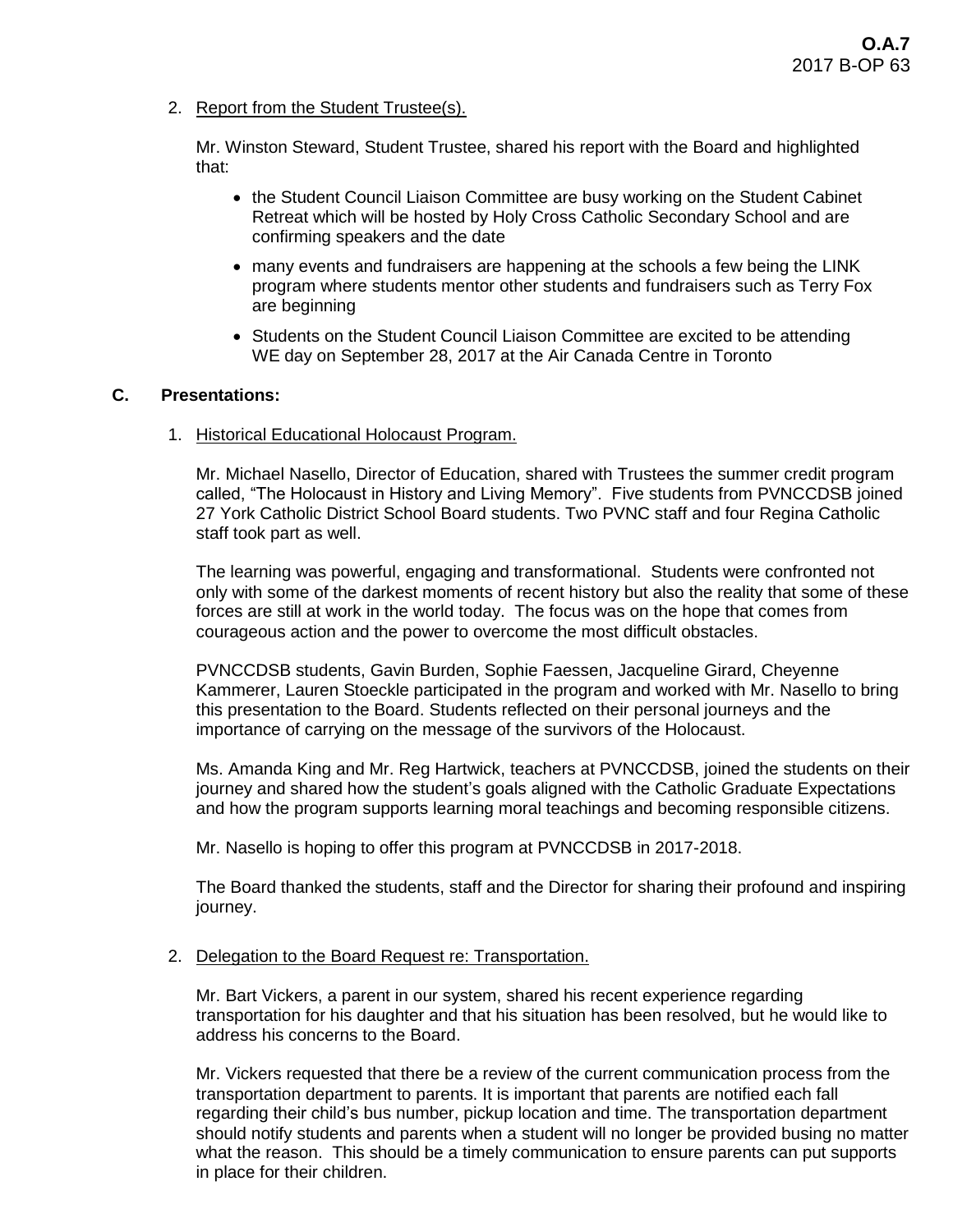Mr. Vickers also requested that licensed daycare facilities be considered as regular pickup locations as this would negate having to apply for special daycare transportation each year.

The Board thanked Mr. Vickers for bringing forward his concerns.

3. R.A. Proposed St. Mary Catholic Secondary School, Cobourg, Student Excursion to Germany, Italy, Switzerland and France from March 8, 2018, to March 20, 2018.

Mr. Rob Majdell, Principal – St. Mary Catholic Secondary School, Cobourg and Ms. Laura Dalton, Teacher, presented the excursion package to the Board and answered questions.

**MOTION:** Moved by Mr. Dave Bernier, seconded by Mrs. Helen McCarthy,

that the proposed St. Mary Catholic Secondary School, Cobourg, student excursion to Germany, Italy, Switzerland and France from March 8, 2018, to March 20, 2018, be approved in principle and that the trip will include mandatory insurance for all travelers. Such insurance must cover school board or principal rulings for cancellation of the trip.

## Carried.

4. Proposed Holy Trinity Catholic Secondary School, Courtice, Student Excursion to Amsterdam, Paris and London from March 8, 2018, to March 16, 2018.

Ms. Lisa Cole, Principal – Holy Trinity Catholic Secondary School, Courtice, Mr. Derek Sheridan and Ms. Barb Fabian, Teachers, shared detailed excursion packages with Trustees and answered questions.

**MOTION:** Moved by Mrs. Linda Ainsworth, seconded by Mr. Dan Demers,

that the proposed Holy Trinity Catholic Secondary School, Courtice, Student Excursion to Amsterdam, Paris and London from March 8, 2018, to March 16, 2018, be approved in principle and that the trip will include mandatory insurance for all travelers. Such insurance must cover school board or principal rulings for cancellation of the trip.

Carried.

5. Proposed Holy Trinity Catholic Secondary School, Courtice, Student Excursion to Camp Northern Lights, Haliburton, Ontario from May 23, 2018 (est) to May 24, 2018 (est).

Ms. Lisa Cole, Principal – Holy Trinity Catholic Secondary School, Courtice, and Mr. Derek Sheridan, Teacher, shared detailed excursion packages with Trustees and answered questions.

**MOTION:** Moved by Mrs. Ruth Ciraulo, seconded by Ms. Christine Dunn,

that the proposed Holy Trinity Catholic Secondary School, Courtice, Student Excursion to Camp Northern Lights, Haliburton, Ontario from May 23, 2018 (est) to May 24, 2018 (est), be approved in principle.

Carried.

6. Proposed Holy Trinity Catholic Secondary School, Courtice, Student Excursion to Algonquin Park, June 4, 2018 to June 7, 2018.

Ms. Lisa Cole, Principal – Holy Trinity Catholic Secondary School, Courtice, and Mr. Derek Sheridan, Teacher, shared detailed excursion packages with Trustees and answered questions.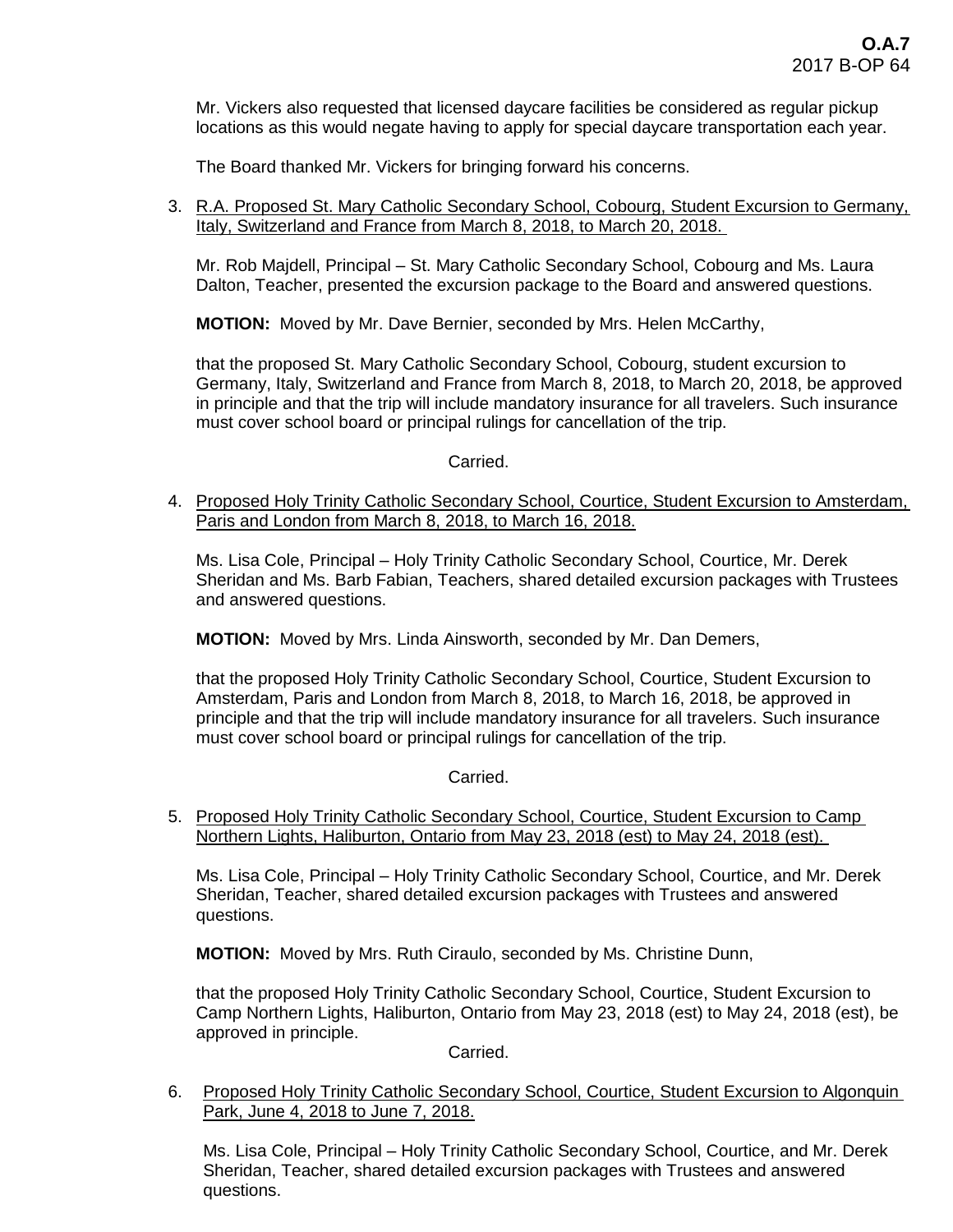## **MOTION:** Moved by Mrs. Linda Ainsworth, seconded by Mr. Dan Demers,

that the proposed Holy Trinity Catholic Secondary School, Courtice, Student Excursion to Algonquin Park, June 4, 2018 to June 7, 2018, be approved in principle.

## Carried.

7. R.A. (Addendum) -Proposed St. Thomas Aquinas Catholic Secondary School, Lindsay, Student Excursion to Silent Lake Provincial Park, October 3, 2017 to October 5, 2017.

**MOTION:** Moved by Mrs. Helen McCarthy, seconded by Mrs. Linda Ainsworth,

that the proposed St. Thomas Aquinas Catholic Secondary School, Lindsay, Student Excursion to Silent Lake Provincial Park from October 3, 2017 to October 5, 2017, be approved in principle.

#### Carried.

- 8. 2017 Summer Program Update This item has been deferred to the next Board Meeting.
- 9. Sacramental Preparation in the Diocese of Peterborough.

Mrs. Laurie Corrigan, Superintendent of Learning/Innovation Technologies, Fr. Paul Massel, Chaplain, Mr. Peter Bagnall, Learning Consultant, shared a presentation with Trustees and answered questions.

- Sacramental preparation involves the parish, school and community
- parish-based catechists will be responsible for the immediate sacramental preparation with support from the schools in:
	- Communication to parents
	- Continued formative preparation through Religious Education and Family Life programs
	- Collaboration between priests, parish-based catechists, principals, and grade 2&7 teachers
- Schools will work closely with parishes to:
	- LEARN: "communicate information about sacramental programs"
	- LEAD: Fully implement *Growing In Faith Growing In Christ* (Grade 1-4)
	- SERVE: Provide release time for parish/school meetings
- Sacramental preparation and Catechetical training session dates were shared
- Diocesan next steps will involve
	- Sessions for grade 2 aged children led by parish-based catechists
	- Concurrent sessions for parents recognizing parents as primary educators in the faith of their children
	- \$50 fee requested for program materials (no fee for confirmation) (Diocesan fee)
	- October January: Reconciliation Prep
	- Four 90 minute sessions and a retreat
	- Sacrament of (First) Reconciliation celebrated in February
	- February May: Eucharist Prep
	- Three 90 minute sessions and a retreat
	- Sacrament of (First) Eucharist celebrated in May
- Next steps involve supporting families
	- All families are encouraged to engage with their local parish
	- Attendance at the sessions is necessary to prepare the parents and the children who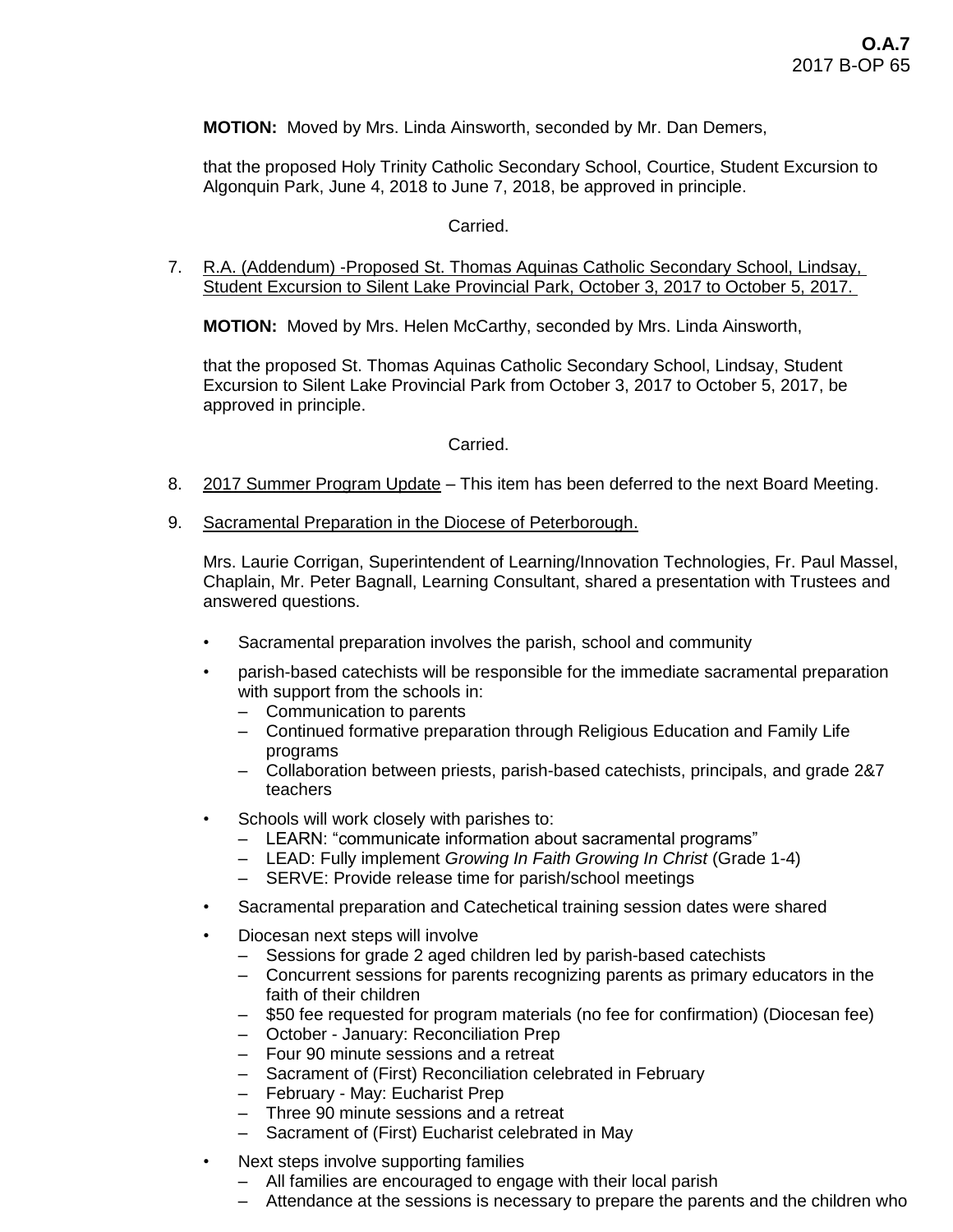will receive the sacraments

- If parents have a difficulty with attendance, they are strongly encouraged, urged and supported to speak with the parish priest
- Consistent programs offer a variety of opportunities to attend the same session at another parish

The Board thanked the group for their work and presentation.

10. Strategic Priorities 2017-2020.

Mr. Nasello, Director of Education, shared with Trustees the new image of the Strategic Priorities, Vision and Mission. This image builds on the former Strategic Priorities. Student images have been used to capture Learn ● Lead ● Serve. The nine Strategic Actions have, at this time, been shared with Principals and goals, measurements and targets for 17/18 are being developed. Plaques will be in every school and at the Board Office.

## **D. Programs and Services**:

1. R.A. Approval of the School Level Identification, Placement and Review Committees (IPRC)- 2017-2018.

Mrs. Anne Marie Duncan, Superintendent of Learning, Special Education Services, shared the updated IPRC list with Trustees.

**MOTION:** Moved by Mr. Dave Bernier, seconded by Mr. Dan Demers,

that the Board approve the revised school level Identification, Placement and Review Committees list for the 2017-2018 school year.

#### Carried.

2. R.A. Parent Attendance at the Canadian Parents for French (CPF) Ontario Symposium on French Language Education – Saturday, October 28, 2017, 9:00 a.m. – 5:00 p.m. at the Double Tree Hilton Hotel Toronto Airport West.

Mr. Michael Nasello, Director of Education, would like to offer 13 spots for parents to attend this conference. The cost of the conference and mileage would be supported. Mr. Nasello will send out the invitation.

**MOTION:** Moved by Mrs. Linda Ainsworth, seconded by Mr. Dave Bernier,

that the Board approve 13 PVNCCDSB parents to attend the Canadian Parents for French Ontario Symposium on French Second Language Education taking place on Saturday, October 28, 2017, from 9:00 a.m. to 5:00 p.m. at the Double Tree by Hilton Toronto Airport West, 5444 Dixie Road, Mississauga, ON L4W 2L2. The registration fee of \$125/pp and mileage will be covered.

Carried.

#### **E. Business, Finance and Governance:**

1. OCSTA – Ontario Catholic School Trustees' Association Report.

Mrs. Michelle Griepsma, Board Chairperson, shared that updates have been uploaded to the Trustees Google Drive.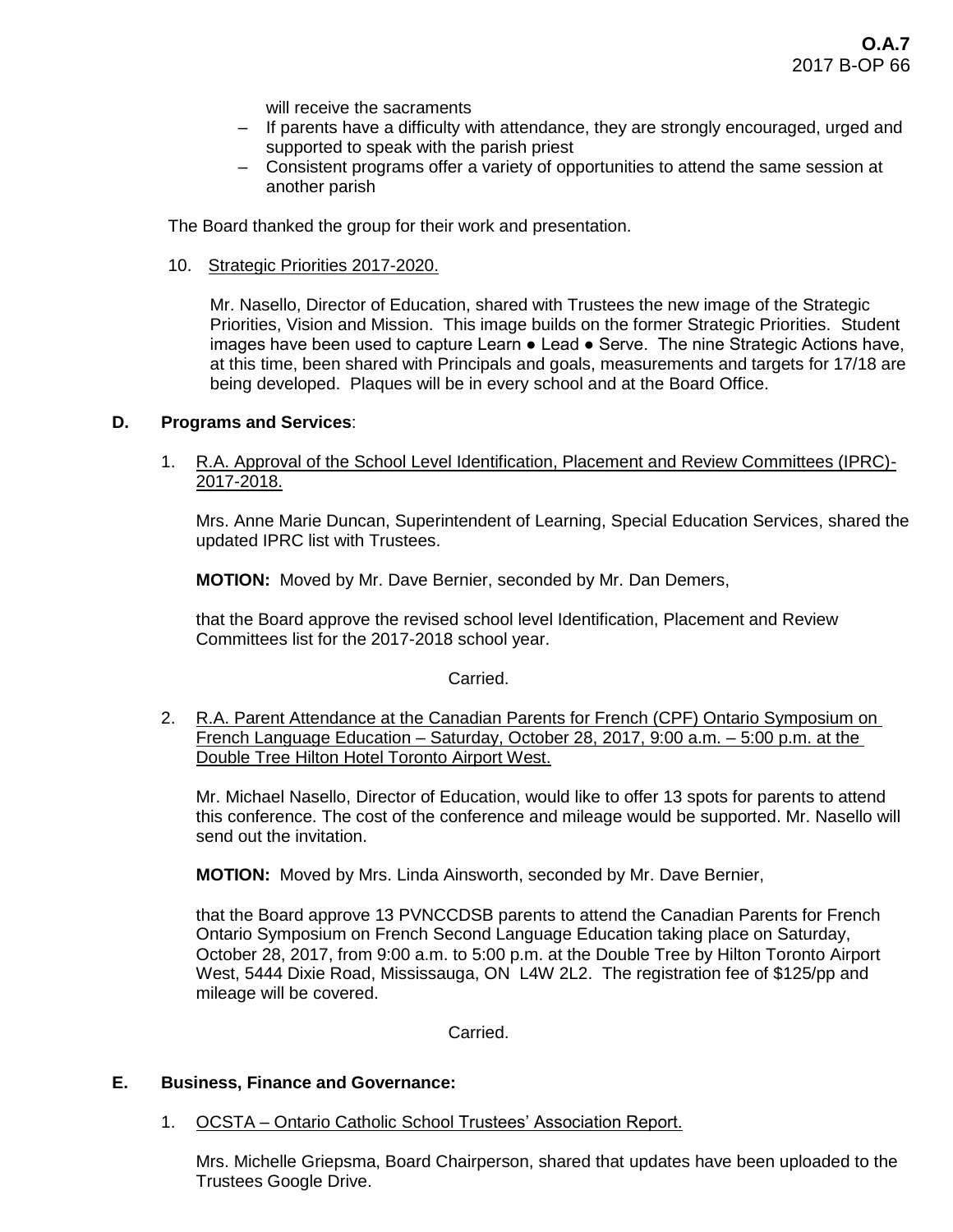2. Ministry Moratorium on School Closures Report.

Mrs. Isabel Grace, Superintendent of Business and Finance, shared a Board Progress Report, Cobourg Catholic Elementary Schools Accommodation Review dated September 2017.

This progress update relates to the Pupil Accommodation Review currently underway involving the Cobourg Catholic Elementary Schools. Staff provided a progress report to the Board of Trustees in June 2017 outlining the activities associated with the Cobourg Catholic Elementary Schools Review at that time. In June 2017, the Ministry of Education issued two Memoranda that have an impact on the Pupil Accommodation Review process. This report provides the Board of Trustees with an overview relating to the Ministry of Education memoranda and to confirm direction taken as recommended by staff. Mrs. Grace reviewed the full document with Trustees and answered questions.

3. R.A. Renewal of Appointments to the Audit Committee.

Mr. Nasello, Director of Education, indicated that another community member is still needed for this committee and that advertisements have been sent out but no responses to date. Mrs. Michelle Griepsma, Board Chairperson, suggested that it could be sent to the Diocese to be advertised in the parish bulletins.

**MOTION:** Moved by Mr. Dave Bernier, seconded by Mrs. Ruth Ciraulo,

that the Board reappoint Mr. Mr. Ed Burrows as external member of the Audit Committee from September 2017 to December 2019.

Carried.

- 4. R.A. OSTA-AECO, Ontario Student Trustees' Association.
	- a. R.A. OSTA-AECO, Ontario Student Trustees' Association Membership Fees for 2017-2018.

**MOTION:** Moved by Mrs. Linda Ainsworth, seconded by Mr. Dan Demers,

that the payment of the 2017-2018 OSTA-AECO Ontario Student Trustees' Association membership fees in the amount of \$1091.20 be approved.

Carried.

AND

b. R.A. OSTA-AECO, Ontario Student Trustees' Association Fall General Meeting.

**MOTION:** Moved by Mrs. Ruth Ciraulo, seconded by Mrs. Helen McCarthy,

that the Senior and Junior Student Trustees be supported by the Board to attend the Ontario Student Trustees' Association (OSTA/AECO) Fall General Meeting taking place from November 2 to November 5, 2017.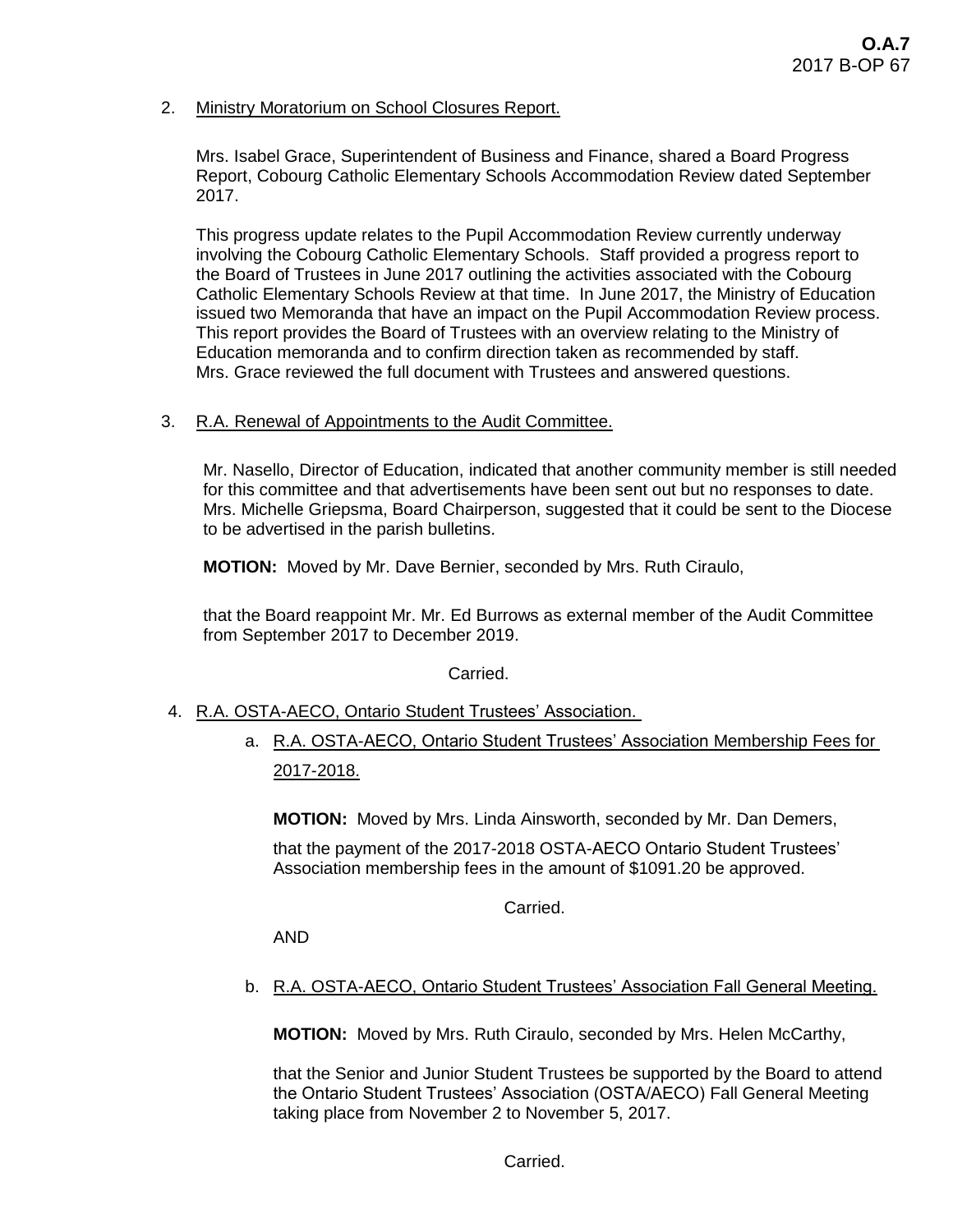# 5. Trustee Reports.

Trustees shared information from the Ontario Catholic Trustees' Association Regional Meeting that took place in Kemptville on September 18, 2017. Finance, transportation, political issues and faith were some key areas of focus for the day.

- **F. Human Resources:** No items.
- **G. Policy Development:** No items.
- **H. Old Business**: No Items.

## **I. New Business**:

- 1. Guidelines on Accessible Education. This item has been deferred to the next Board meeting.
- 2. New Municipal Election Act.

Mr. Michael Nasello, Director of Education, highlighted for Trustees the memorandum from OCSTA that Trustees should have received regarding the New Municipal Election Act. Changes will be in effect as of April 1, 2018. Trustees agreed a workshop on the new rules would be helpful.

**J. Bring Forward**: No Items.

## **K. Information Items**:

1. Chairperson's Report.

Mrs. Michelle Griepsma, Board Chairperson, had no further items to add.

- 2. Trustees Committee Reports (Past Committee Meeting Minutes).
	- a. There were no questions arising from the Past Committee Meeting Minutes that were shared in the Google Drive for the September 26, 2017, Board Meeting.
		- i. First Nation Métis Inuit Advisory Committee June 7, 2017.
		- ii. Special Education Advisory Committee June 22, 2017.
		- iii. First Nation Métis Inuit Advisory Committee September 12, 2017.
		- iv. Catholic Parent Engagement Committee September 18, 2017. (additional item)
- 3. Highlights of System Achievements.

Mr. Galen Eagle, Communications Manager, presented the System Achievements for the month which have been posted on the Board web site.

- 4. Renewing the Promise Update. This item has been deferred to the next Board Meeting.
- 5. Review of the 2017-2018 Board and Committee Meeting Dates/Google.

Mr. Michael Nasello, Director of Education, shared with Trustees that a Google Calendar with events and meetings has been created and shared with Trustees.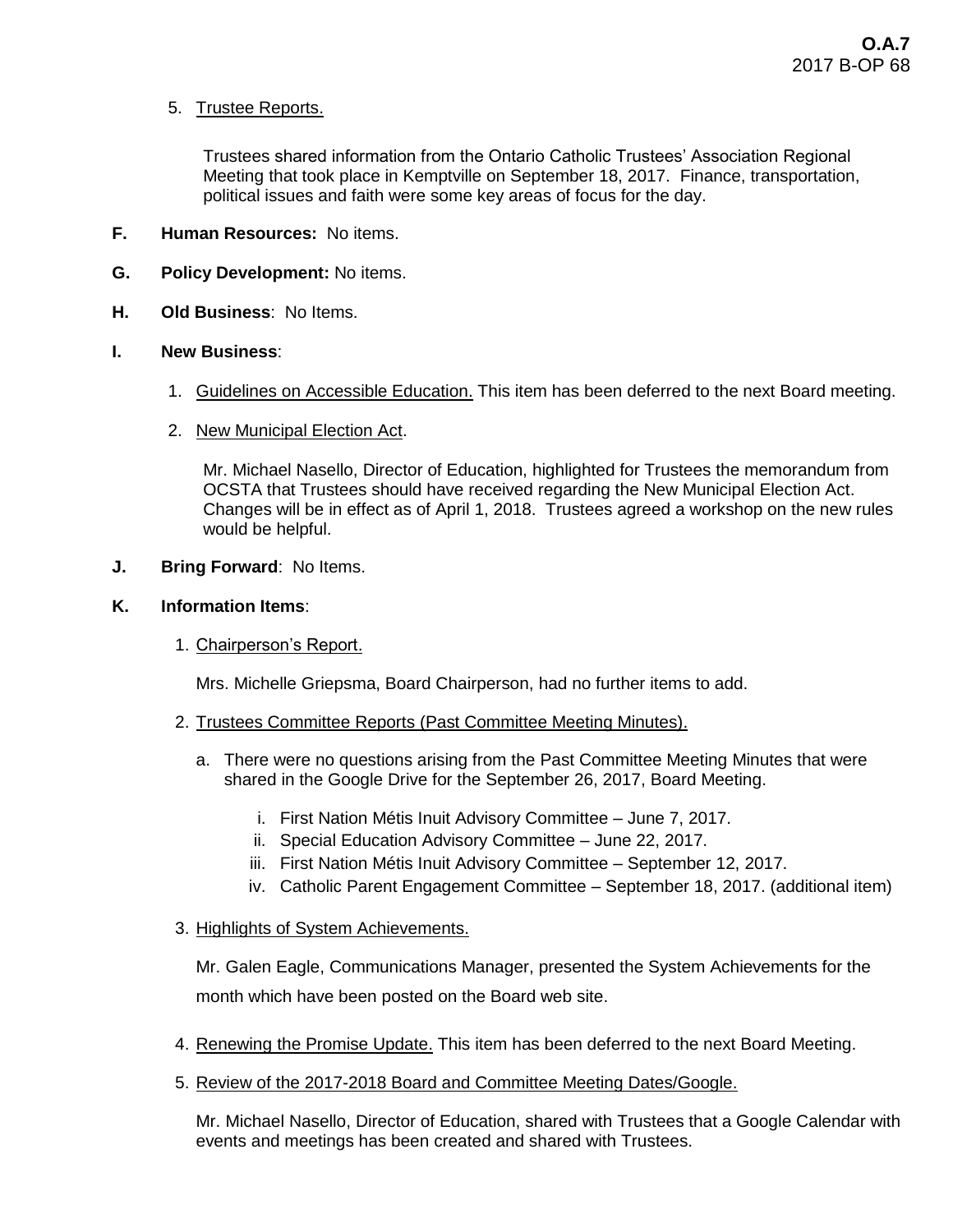## **L. BOARD AND STANDING COMMITTEE MEETINGS (chronological order)**

## *BOARD AND STANDING COMMITTEE MEETINGS (chronological order)*

- 1. Board Standing Committee Meetings:
	- Policy Development **Tuesday, October 3, 2017, 6:30 p.m. -8:30 p.m.**
	- Chairperson Committee Meeting **Tuesday, October 10, 2017 4:15 p.m.**
	- Governance **Tuesday, October 10, 2017, 6:30 p.m. – 8:30 p.m.**
	- Board Meeting **Tuesday, October 24, 2017, In Camera 6:00 p.m., Open Session 6:30 p.m.**
- 2. Other Committee Meetings:
	- Audit Committee September 28, 2017, 6:30 p.m. (updated)
	- Special Education Advisory Committee September 28, 2017, 6:30 p.m.
	- STSCO Governance Meeting October 4, 2017, 3:00 p.m., STSCO Offices.
	- **Faith and Equity Advisory Committee October 12, 2017, 6:30 p.m.**
	- Catholic Parent Engagement Committee October 16, 2017, 6:30 p.m.
	- Special Education Advisory Committee October 19, 2017, 6:30 p.m.
	- Student Council Liaison Committee October 24, 2017, 4:15 p.m.
	- French as a Second Language Advisory Committee November 22, 2017 4:30 p.m.
	- First Nation, Métis, and Inuit Advisory Committee December 12, 2017, 6:30 p.m.
	- Accessibility for All Committee TBD, 1:15 p.m.
	- Strategic Planning Advisory Committee TBD.

## *EVENTS (chronological order)*

- September 28, 2017 We Day, Toronto Air Canada Centre (Student Council Liaison Committee)
- October 5, 2017 Catholic Leadership Development Series #1 Called to Serve – Most Reverend Daniel Miehm, Bishop of Peterborough (4:15-6:30 p.m. Baxter Creek Golf and Country Club)
- October 26, 2017 Catholic Curriculum Corporation Dinner (Chair of Board/Director) 4:00 p.m.
- October 26-28, 2017 When Faith Meets Pedagogy 2017 (International Plaza Hotel, Toronto Airport)
- October 28, 2017 CEFO Catholic Education Foundation of Ontario Student Awards (Fr. Fogarty Award Night-Toronto Airport Marriott) 6-10 p.m.
- November 2, 2017 OSTA-AECO Ontario Student Trustees' Association Fall General Meeting November 2-5, 2017 (Student Trustees)
- November 8, 2017 Catholic Leadership Development Series #2 Called to Lead: Jennifer Kolari (Catholic Education Centre 4:15-6:30)
- **November 8, 2017 CPEC/CSC General Assembly**
- December 1, 2017 Toonies for Tuition
- December 1-2, 2017 OCSTA Ontario Catholic School Trustees' Association Board of Director's Meeting (Intercontinental Toronto)
- December 5, 2017 Annual Board Meeting
- (The Mount Community Centre Peterborough)
- January 19, 2018 OCSTA Ontario Catholic School Trustees' Association Trustees Seminar (Hilton Mississauga, Meadowvale) January 19-20, 2018
- February 15-18, 2018 OSTA-AECO Ontario Student Trustees' Association Board Council Conference (Student Trustees)
- April 26-28, 2018 OCSTA Ontario Catholic School Trustees' Association AGM (Crowne Plaza Kitchener – Waterloo)
- May 6-May 11, 2018 Catholic Education Week
- May 9, 2018 Catholic Student Leadership Awards Evening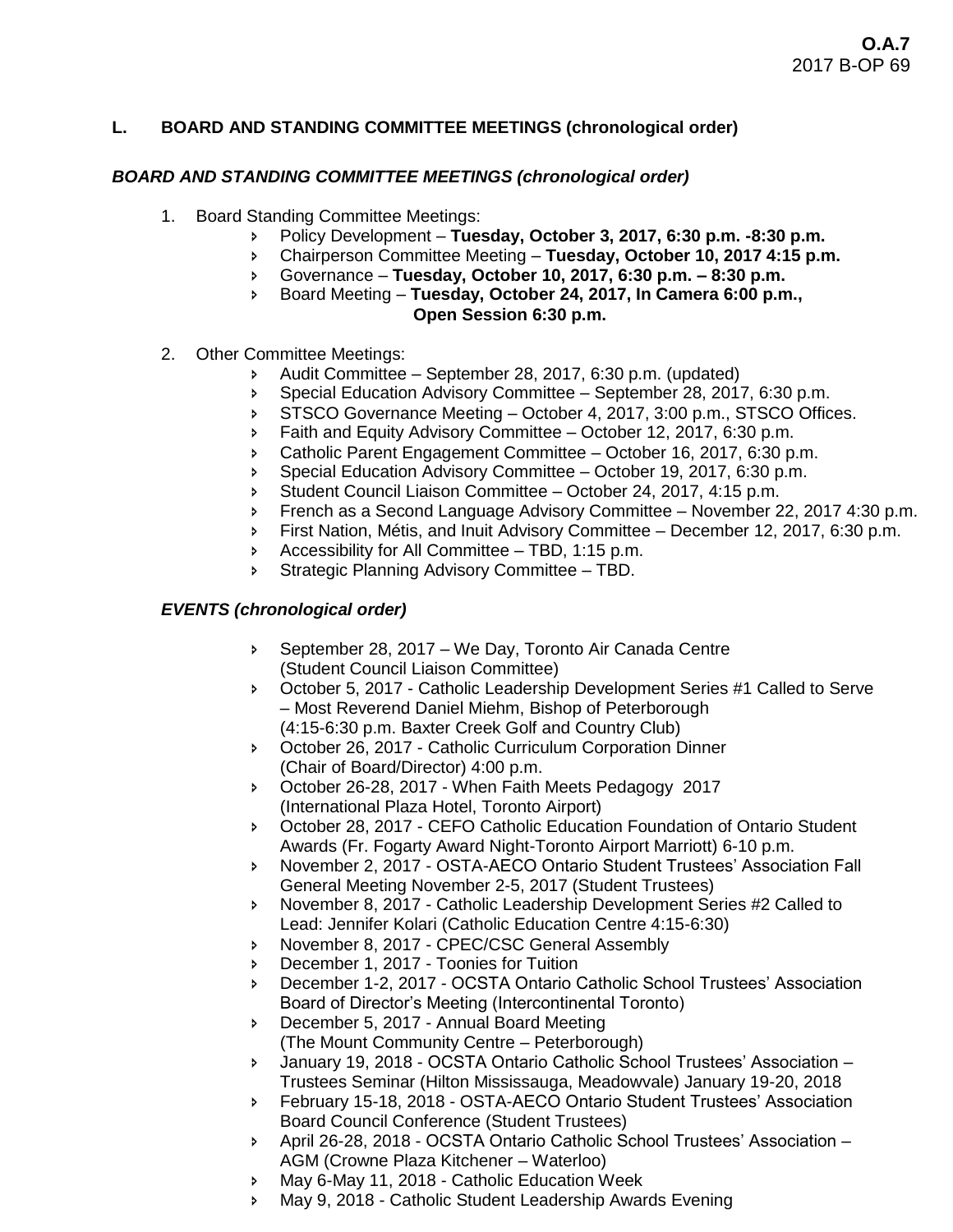- May 24, 2018 OSTA-AECO Ontario Student Trustees' Association Annual General Meeting May 24-27, 2018 (Student Trustees)
- June 7, 2018CCSTA Canadian Catholic School Trustees' Association AGM June 7-9, 2018 Kelowna BC
- $\overline{b}$

# **M. Conclusion**:

- 1. Report from the In-camera Meeting. This item will be heard at the October Board Meeting.
- **A.** 1. Opening Prayer was shared.
	- 2. The Agenda for the In-Camera meeting of September 26, 2017 was approved as amended.
	- 3. There were no declarations of conflict of interest.
	- 4. The draft Minutes of the June 27, 2017 In Camera Board Meeting minutes were approved as presented.
	- 5. There was no business arising out of the minutes.
- **B.** There were no presentations.
- **C.** Under Programs and Services. And update on Freedom of Information was heard.
- **D.** Under Business, Finance and Governance:
	- 1. An OCSTA information update was shared with Trustees.
	- 2. Performance Review update was heard.
	- 3. Staffing update was heard.
- **E.** Human Resources:
	- 1. An HR matter was discussed.
- **F.** Other Urgent Matter:
	- 1. A Motion was heard regarding Minutes of Settlement from the Expulsion Committee dated September 26, 2017.
	- 2. A Health Update was heard.
- **G.** Information Items: No items.
- **H.** Old Business:
	- 1. A follow up regarding a past matter was heard.
	- 2. An Ontario Association of Parents in Catholic Education (OAPCE) update was heard.
- **I.** The Meeting convened as an Open Session at 6:38 p.m. and will reconvene in camera following the Sept. 26 open session of the board meeting.

**MOTION:** Moved by Ms. Christine Dunn, seconded by Mr. Dan Demers,

that the Open Session Meeting re-convene as in In-Camera Session at 9:33 p.m.

## Carried.

The Open Session re-convened at 10:57 p.m.

2. Closing Prayer.

The Chairperson, Mrs. Michelle Griepsma, asked Mr. Dan Demers to lead the group in Closing Prayer.